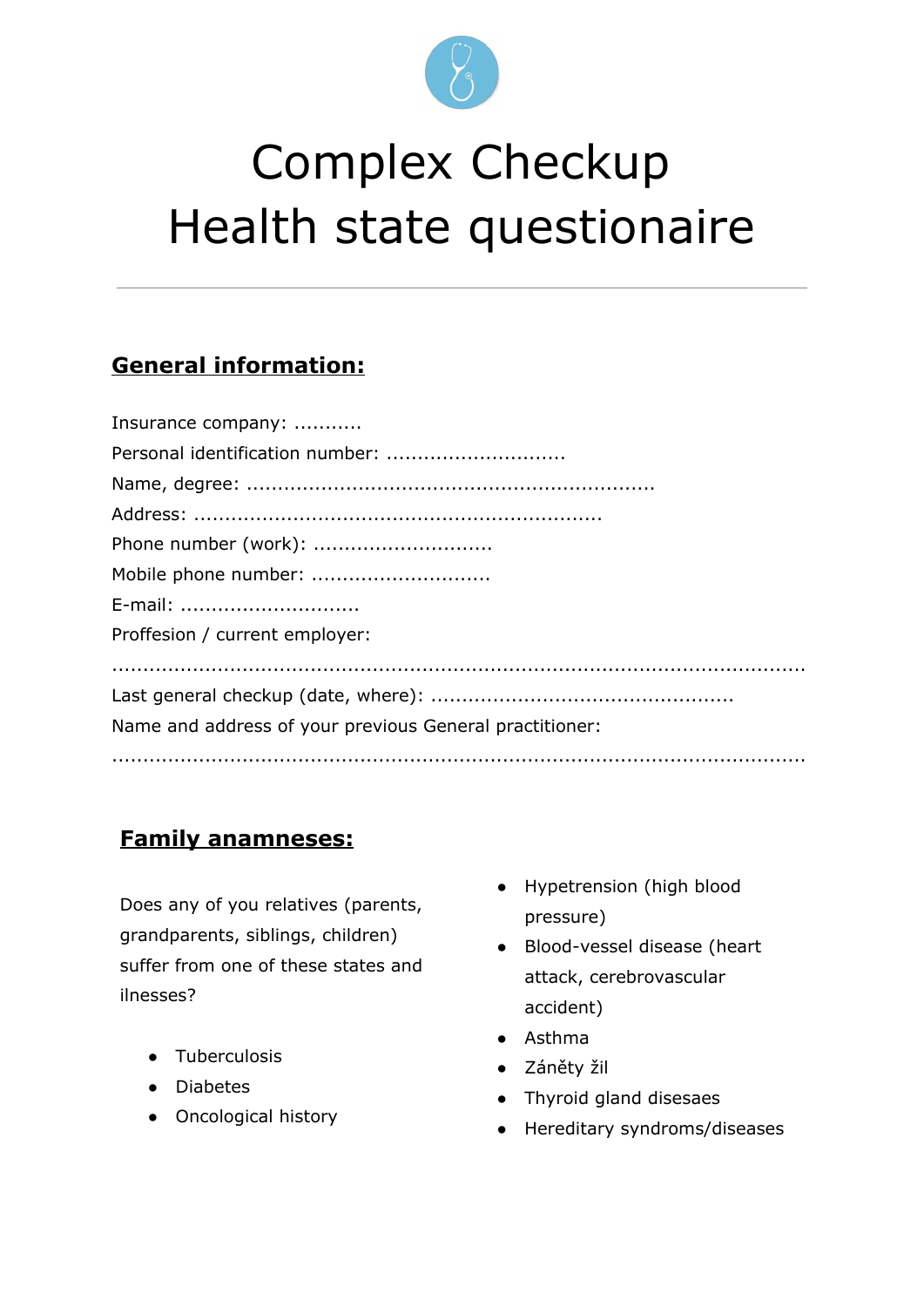

### **Personalanamneses:**

Have you ever suffered from one of these states and ilnesses? Underline if YES.

#### *Infectious disease:*

- Tuberculosis
- Syphilis
- Gonorrhoea
- Viral hepatitis
- Salmonella
- Mononucleosis
- Diphteria
- Rubeola
- Pertussis
- Scarlatina
- Others:

#### *Orthopedical:*

- Scoliosis
- Repeated back pain and dorsal block
- Fault dorsal movement
- Others:

#### *Cardiovascular diseases:*

- Myocardial infarction
- Atherosclerosis
- Arrhytmias
- Congenital heart defects
- Myocardial inflammative disease
- Rheumatic fever
- Chronic lower limb ischemia
- Varicose veins
- Chronic hearth failure
- Others:

#### *Respiratory diseases:*

- Bronchial asthma
- Chronic bronchitis
- Chronic obstructive pulmonary disease
- Repeated pharyngitis and tonsillitis
- Others:

#### *Neurological conditions and*

#### *disorders:*

- Cerebrovascular disease
- Disturbance of skin sensation
- Locomotor disorders
- Balance disorders
- Epilepsy
- Migraine
- Others:

#### *Mental disorders:*

- Depression, blues
- Mania
- Psychosis
- Alcohol abuse
- Others: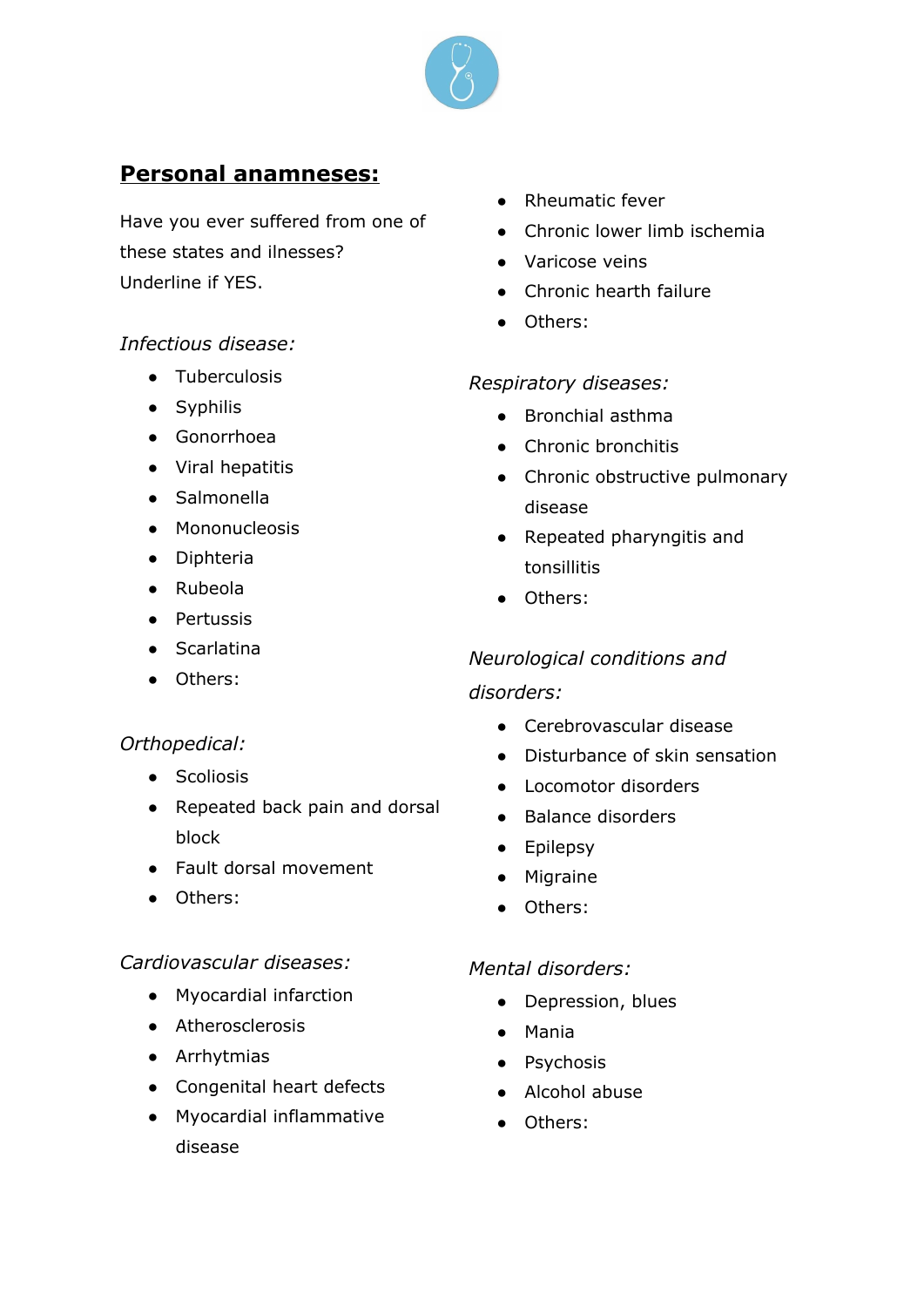

#### *Gastrointestinal diseases:*

- Gastroesophageal reflux disease
- Gastric and duodenal ulcer disease
- Inflammatory bowel disease
- Intestinal motility disorders
- Others:

#### *Liver and gallbladder diseases:*

- Gallbladder inflammation
- Gallbladder colic
- Gallstones
- Hepatocirrhosis
- Others:

#### *Pancreas diseases:*

- Acute and chonic pancreatitis
- Others:

#### *Kidney diseases:*

- Repeted pyelonephritis
- Kidney colic
- Renal insufficiency
- Solitary kidney
- Others:

#### *Urinary system diseases:*

- Repeated urinary tract infections
- Bladder stones
- Others:

#### *Skin dosorders:*

- Atopic dermatitis (eczema)
- Psoriasis
- Fungal and bacterial skin infections
- Others:

#### *Eye diseases:*

- Vision disorders (astigmatism, myopia, hypermetropia)
- Cataract
- Glaucoma
- Others:

#### *Ear diseases:*

- Hearing loss
- Chronic middle ear infection
- Tinnitus
- Others:

#### *Endocrinology:*

- Thyroid gland disorders
- Dislipidemias
- Gout
- Others:

#### *Sexually transmitted diseases:*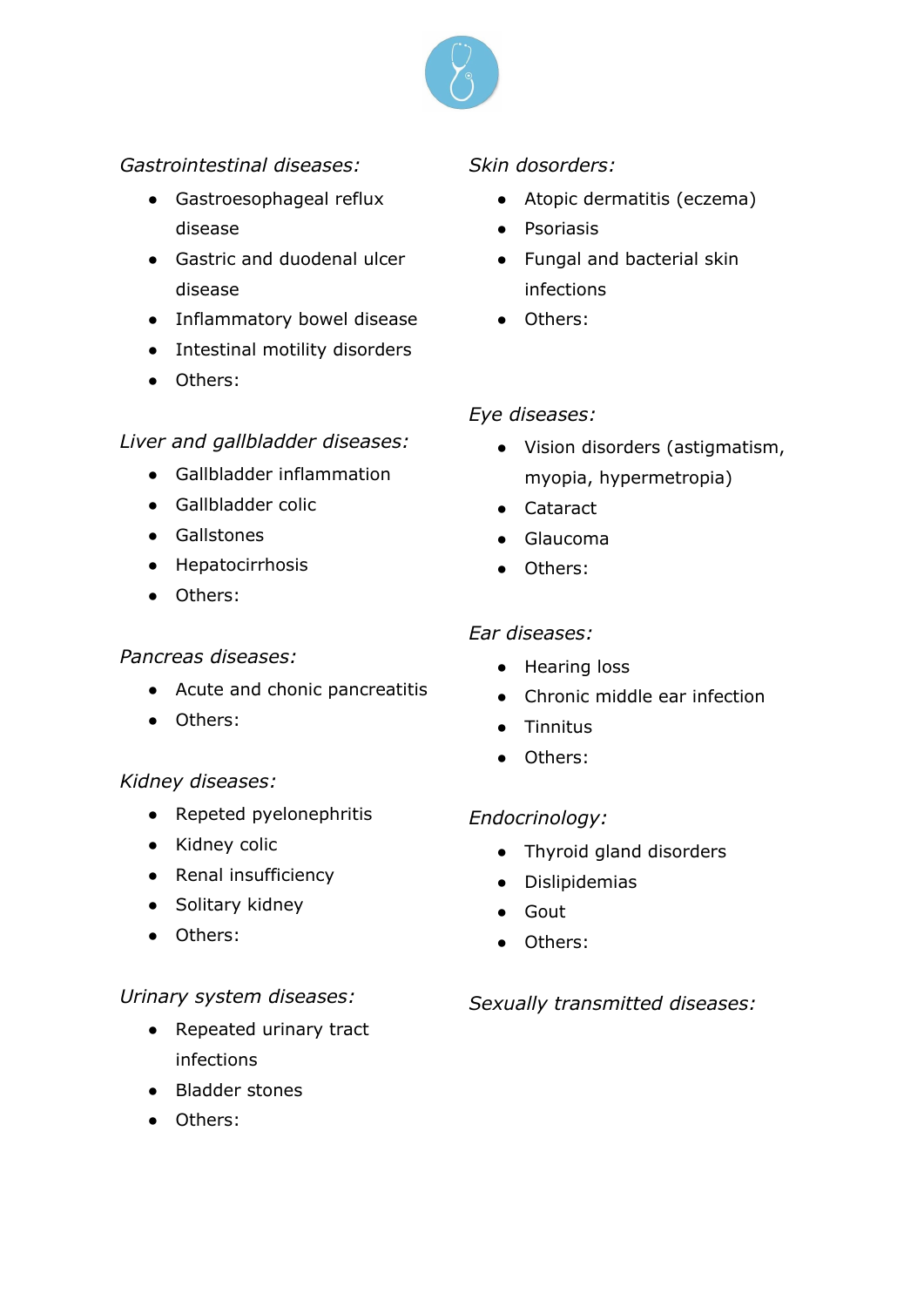

# **Gynecologicalanamnesis(onlyforwomen):**

| Gravidity:                                                           |
|----------------------------------------------------------------------|
| Parity:                                                              |
| Abortion:                                                            |
| Do you use any contraception? If yes, please write which and for how |
|                                                                      |
| Last gynecological preventive checkup.                               |
|                                                                      |

# **Alergicreaction:**

Drug allergies: ...........................................................

...........................................................

Write down your allergic symptoms (pollinosis, conjunctivitis, eczema or rush, allergic asthma, etc.):

………………………………………………………………………………………...

- Plaster
- Iodine
- Hay, grass, pollen
- Tick, dust, animal's hair
- Food allergies
- Others:

# **Otherinformations:**

Have you ever been hospitalised? If yes, write down when and why.

..........................................................................................

Have you ever underwent a surgery? If yes, write down when and why.

..........................................................................................

Do you or have you ever been smoking tabacco?

If yes, write down how long and how many.

..........................................................................................

Do you drink alcohol? If yes, please write down a week amount?

..........................................................................................